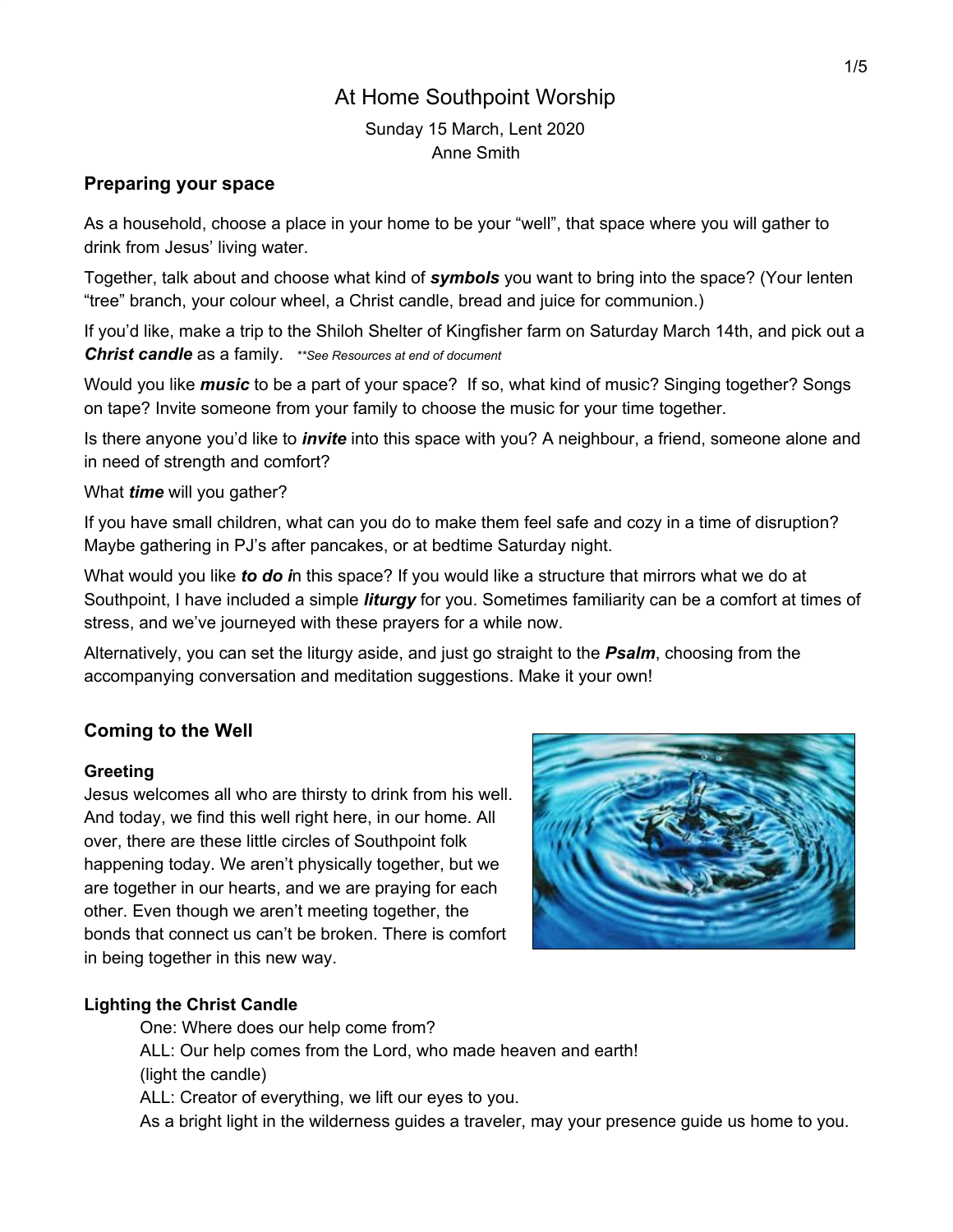# 2/5

#### **Worship**

Explore singing together, listening to music, or simply sitting in silence. Here are some song suggestions for you:

> Song: There's Nothing I Hold On To https://www.youtube.com/watch?v=gmm8ETk70lg Song: We Abide, We Abide in You https://www.youtube.com/watch?v=ypGNBZDc8ck

# **Mending the Net**

### **Prayer of Confession**

ALL: Jesus, we confess that our hope at times is as dim as the winter sky. The distress signals of our planet, the vulnerability of the poor, and the invulnerability of the unjust knock the wind out of our prayers.

We lower our gaze. Our expectations diminish. Our feet lose momentum: until one day, we realize we have stopped walking. We have lost our way.

We have had more than enough of despair. We lift up our eyes to the hills. Our help comes from you, Maker of Heaven and Earth.

#### **Assurance of Pardon**

One: All is not lost. It is God's nature to be faithful. God has entered into the middle of our hurting world to keep and care for his creation. God's provision gives mercy to us in our sin. Almighty God, Creator of Everything:

ALL: Fill us with hope. Fill us with wholeness. Fill us with joy. Fill us with peace.

One: Lord Jesus Christ, Son of God:

ALL: Fill us with hope. Fill us with wholeness. Fill us with joy. Fill us with peace.

One: Precious Holy Spirit, Perfect Comforter:

ALL: Fill us with hope. Fill us with wholeness. Fill us with joy. Fill us with peace.

One: Beautiful three in one:

ALL: Satisfy us with your presence, Redeem us with your mercy, Sustain us with your peace.

#### **Passing of the Peace**

One: When the disciples were afraid, locked together in the upper room, Jesus appeared to them and said, "Don't be afraid. Peace be with you." He is here with us today, saying the same words to us through each other's mouths: Peace be with you.

ALL: And also with you.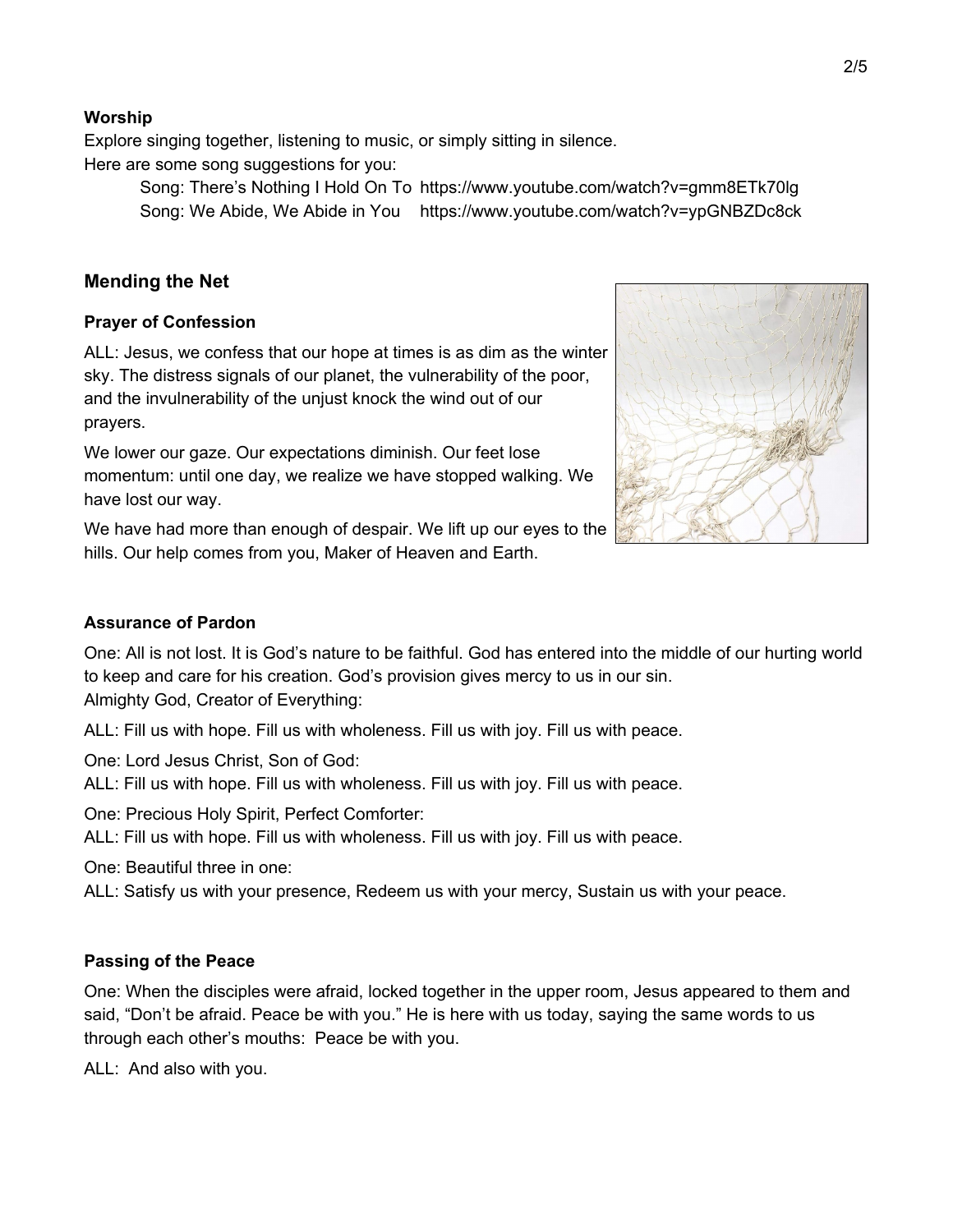## **Watering the Seed**

#### **Scripture**

*My heart is not proud, Lord, my eyes are not haughty; I do not concern myself with great matters or things too wonderful for me. But I have calmed and quieted myself, I am like a weaned child with its mother; like a weaned child I am content. Israel, put your hope in the Lord both now and forevermore.*







# **Reflection**

Choose a picture, piece of art, or a photo of your own that shows a small child quiet and content in a parent's arms.

Imagine together...

*What is the child's experience? What is the child feeling? Doing?*

*What is the parent's experience? What is the parent feeling? Doing?*

*[Breathe](https://fineartamerica.com/featured/breathe-maryann-cleary.html), by Maryann Cleary*



Read the Psalm again:

*What experience is the Psalmist trying to capture by painting this image of a weaned child?*

*What might God experience when we rest like this?*

What colour would use to describe the emotion of this Psalm?

Place a bit of that colour on your Lenten Tree.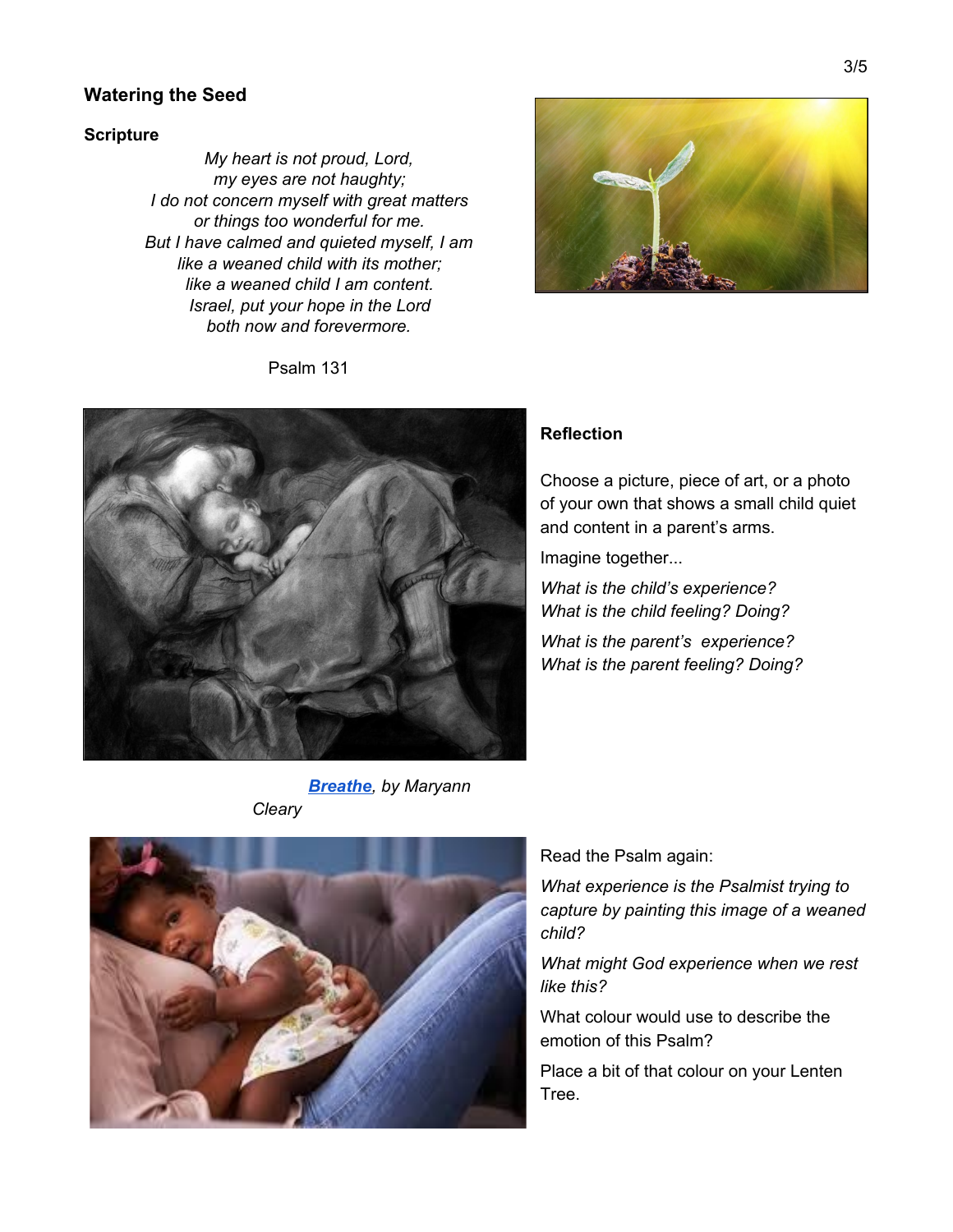# **Personal Meditation**

*If you were a child in God's arms, what would you be doing? (Laughing, distressed, crying, fidgeting, wanting to break free?) What are you feeling?*

*Imagine God as a compassionate parent, full of steadfast love and kindness: What is God feeling towards you? How would God be responding to you?*

Write a prayer, expressing yourself to God. Give voice to what you are currently experiencing in your emotions and your body, as well as what you'd like to receive from God in this moment. Alternatively, or in addition, draw, collage, paint or symbolize in visual form an image of God holding you.

**Sharing:** After time for personal reflection, share what you'd like to with each other, reading your prayers, sharing your art, or reflecting on what the process was like for you. As you close, say this together:

> "C*alm me, O Lord, as You stilled the storm. Still me, O Lord, keep me from harm. Let all the tumult within me cease. Enfold me, Lord, in Your peace."*

# **Prayers of People**

Spend some time naming together people who need to be held and comforted by God in the world, in our communities, and in our families. After talking about this, spend some time praying together, including our church family in your prayers. If praying out loud is not comfortable for you, you could have a small pile of rocks. In the silence, you can place rocks around the Christ light for each need you name.

As you close, say these words together:

"C*alm me, O Lord, as You stilled the storm. Still me, O Lord, keep me from harm. Let all the tumult within me cease. Enfold me, Lord, in Your peace."*

# **Sitting at the Table**

# **Song**

We usually sing before and during communion. Decide beforehand if there is something you would like to do to prepare your hearts for communion?

# **Communion**

Share bread and wine/juice/grapes with each other: *The body of Christ, broken for you. The blood of Christ, shed for you.*

**Song** Gather Around *<https://tomwuest.bandcamp.com/track/gather-around>*